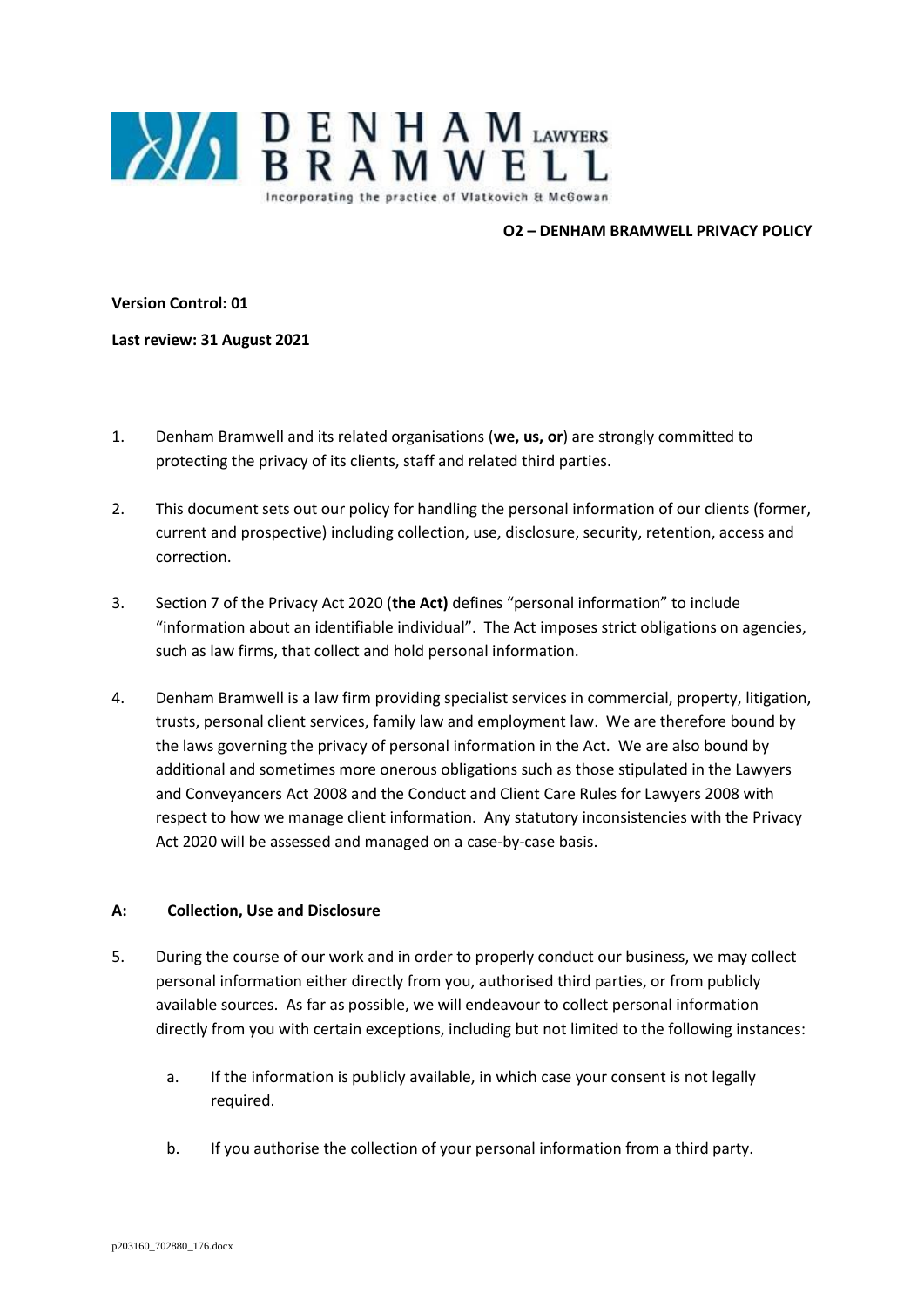- c. If we must collect the information from a third party to avoid prejudice to the maintenance of law, it is permitted by law, for court or tribunal proceedings, or if collecting the information from you would undermine the purpose of its collection.
- d. If it is not reasonably practical to collect the information directly from you.
- 6. The type of information we collect will largely depend on the legal services you instruct us to provide you with, to ensure we can comply with our legal obligations, and/or to enable us to market our services and expertise. The type of information we may collect from you includes but is not limited to the following examples:
	- a. Name, date of birth, residential address, contact details, nationality
	- b. Identification documents (eg passport, driver's licence)
	- c. Proof of address (eg letters from banks, utility providers, government departments)
	- d. Employment details (eg employment agreements, job description, references)
	- e. Financial Information (eg bank statements, credit card details for fee payments, source of funds information)
	- f. Any other information relevant to the conduct of our business (eg for marketing purposes and compliance with our legal and statutory obligations including but not limited to anti money laundering and countering the financing of terrorism, health and safety matters and obligations under the rules of conduct and client care)
- 7. We will endeavour to provide you with an explanation as to the legal basis for requesting information from you and/or a third party authorised by you, including whether the provision of that information is mandatory or voluntary. The decision not to provide us with information requested may impinge on our ability to fully represent or even to take instruction from you.
- 8. With respect to our website, automated technology such as cookies may be used to collect and store information about your visit to the website.
- 9. We may also collect your contact details if you for example provide these to us through our website. We may use this information to contact you to provide you with our legal services.
- 10. If you have subscribed to an email or other list which has the purpose of providing to you promotional material on our behalf, you may unsubscribe at any time.
- 11. Generally, we limit the use of your personal information to the purpose for which it is collected.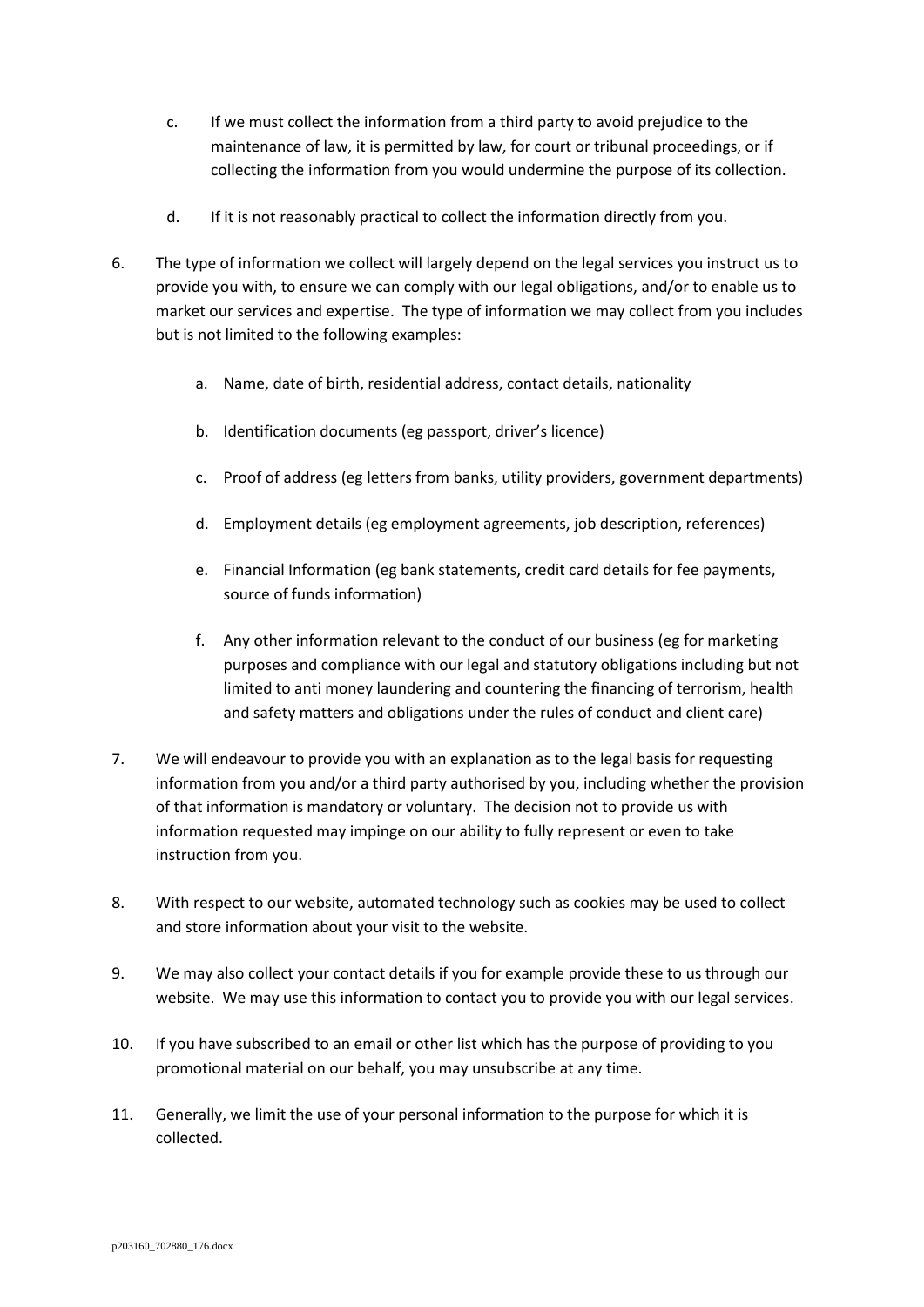- 12. If necessary, we may use your information for other purposes if it is related to the purpose for which the information is collected, if you are not identifiable from the information or if the use of the information is necessary to avoid prejudice to the maintenance of law, for court or tribunal proceedings, or health and safety reasons.
- 13. We may also disclose your personal information to other individuals within Denham Bramwell who are not directly connected with advising you should that be necessary. For example, we may draw upon the expertise from lawyers within our firm to provide you with comprehensive advice on your legal position. Administrative, accounting and information technology staff may also have access to your personal information to assist our lawyers with providing their services to you. We may be required by our insurer to provide your details to them in the event there is a claim or potential claim. For debt recovery purposes, we may disclose your personal information to a debt collection agency.
- 14. We may disclose your personal information to third parties if we are required to do so, for example if we are required to do so by law or a court order. We will obtain your consent before making a disclosure to third parties unless doing so may prejudice the maintenance of law, the disclosure is for court of tribunal proceedings, and/or for health and safety reasons. Examples of third parties may include:
	- a. Ministry of Justice (for use by the courts or legal aid)
	- b. Other professionals in the course of providing our services to you (eg expert witnesses)
	- c. Other organisations or agencies in the course of providing our services to you (eg social services agencies, counselling services)
- 15. If you do not wish to provide personal information to us, we may be unable to provide the services requested or accept instruction from you as a client if that personal information is necessary to comply with our obligations as legal practitioners and a law firm.

# **B: Security and Retention**

- 16. We are obliged to protect the privacy, confidentiality, and security of your personal information. We will endeavour to take all reasonable steps necessary to do so.
- 17. When we no longer need to hold your personal information to provide ongoing services to you or because our legal obligations to maintain a record of you information has expired, we will securely destroy you information.

# **C: Access and Correction**

18. You have the right to request access to your personal information held by us. You can make this request by contacting our **Privacy Officer** Anna Fuiava, Associate at anna.fuiava@denhambramwell.co.nz.